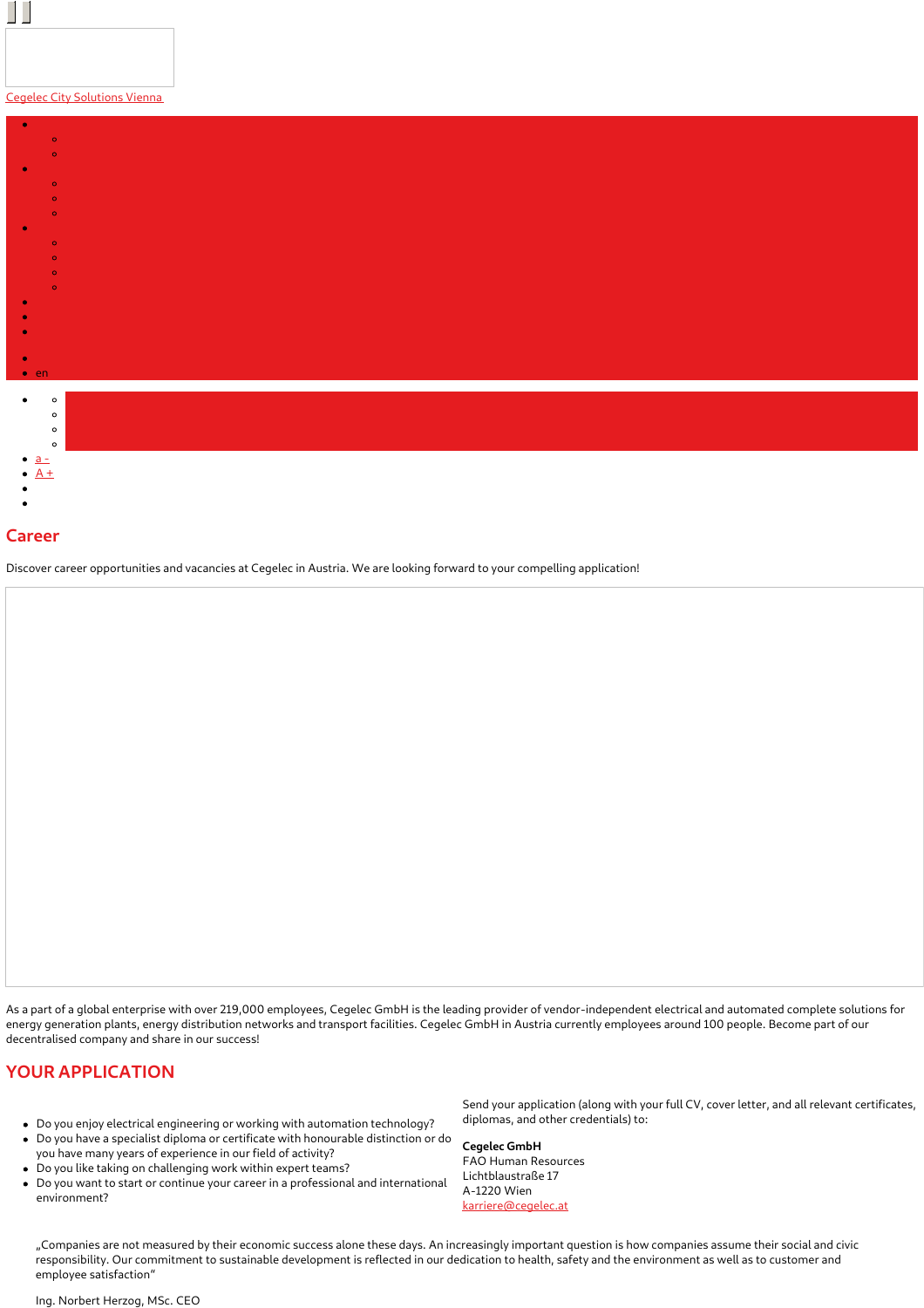# **ONLY SHARED SUCCESS IS TRUE SUCCESS!**

## ENVIRONMENT & SUSTAINABILITY

Sustainable development is very important to us; it aims to improve quality of life, justice among people and shared responsibility for the economy, society and the environment.

#### HEALTH

the wellbeing of our employees is extremely important to us. We prevent (occupational) illness and support our team with activities such as health checks, vaccination options, free fruit and our annual "Safety Week".

### COMMUNICATION

flat, decentralised structures promote open, direct and positive communication. We value respect, fairness and mutual trust when working together.

#### TEAMWORK

success can only be achieved by teams and should be celebrated as a team too. Not only do we work together on joint projects, we also promote team building through parties, excursions and many other events.

### DIVERSITY & EQUAL OPPORTUNITY

diversity is part and parcel of our corporate culture. We promote equal opportunity and actively work to fight discrimination based on age, gender or origin.

#### PERSONAL DEVELOPMENT

values such as an entrepreneurial spirit, self-sufficiency, trust, responsibility and solidarity are what characterise Cegelec. We offer room to develop your skills and we never stop investing in further training for our teams.

#### Search

# Back to Top

# **Group websites**

#### **Countries Websites**

- **x**
- 
- 
- 
- 
- 
- 
- 
- 
- 
- 
- 
- 
- 
- 
- 
- 
- 
- 
- 

# ×

# **Business Units Websites**

- k
	-
- 
- 
- 
- 
- 
- - -
-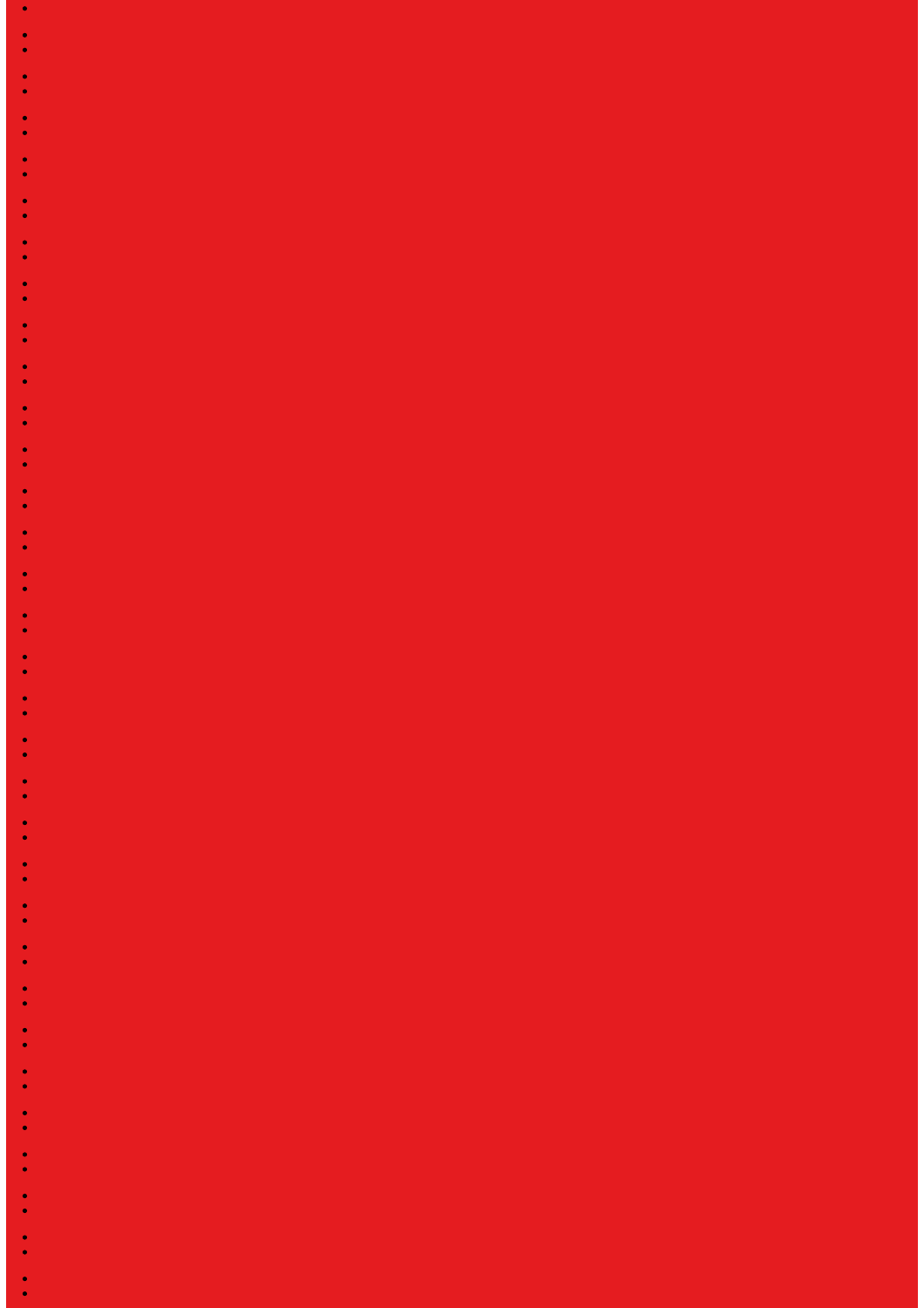

#### **Cookies Preferences**

In order to optimize the performance, functionality and interactivity of our website, we use technical cookies, audience measurement cookies and social network cookies, some of which require your prior consent. You can find more information on this subject in our <u>[Privacy](https://www.cegelec.at/cookies/) Policy</u> Customize Reject All Accept all